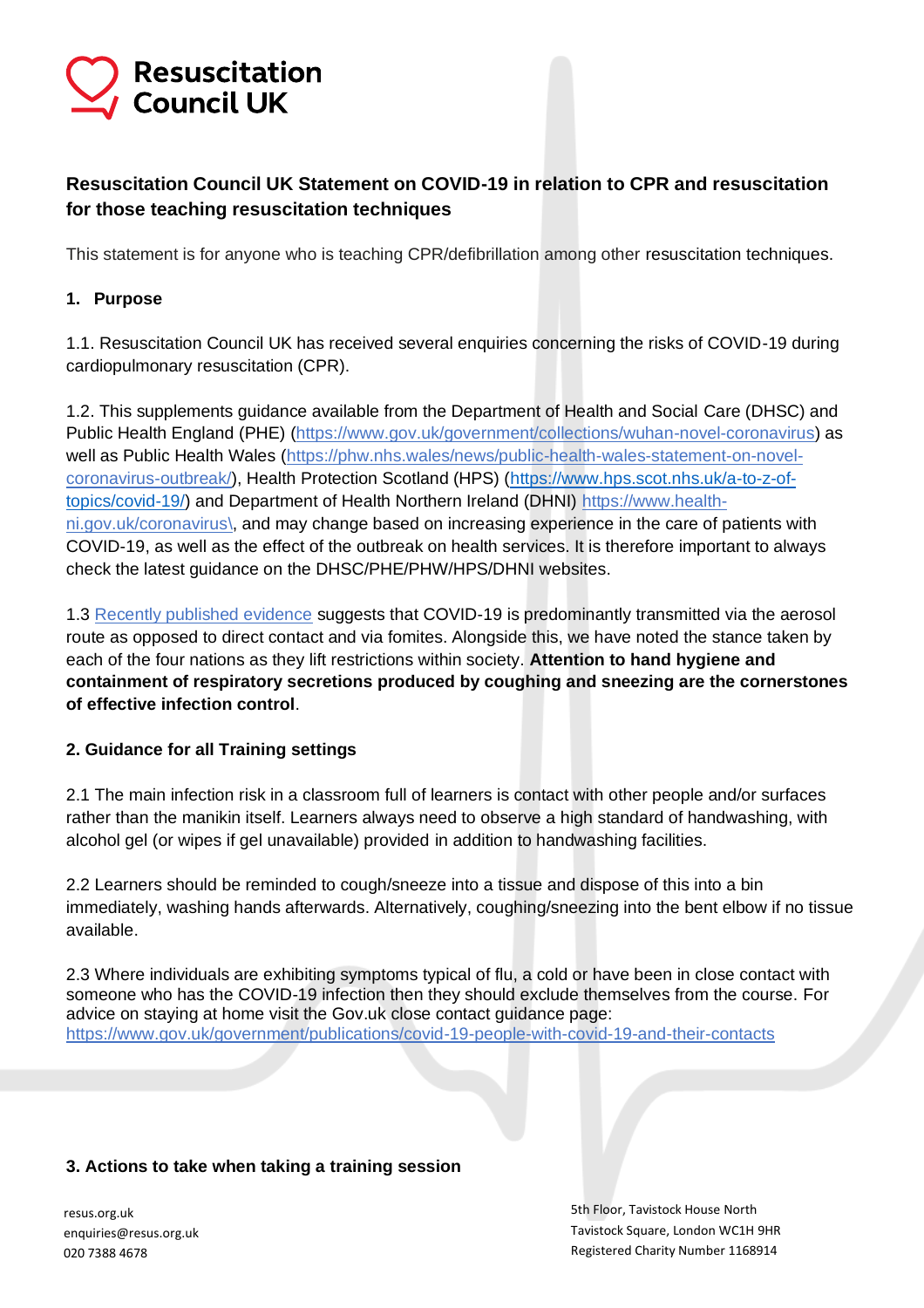# **Resuscitation Council UK**

3.1 If teaching CPR only sessions, (not formal First Aid courses) we would suggest teaching compression only CPR. If COVID-19 is suspected, the rescuer should alert the ambulance service when calling 999.

3.2 If teaching basic CPR in hospital, teach compression only CPR until help and ventilation equipment arrives. If appropriate, training in bag-mask ventilation techniques can take place.

3.3 Wipe the chest, forehead and face of the manikin using disinfectant/alcohol wipes between learners and allow the surface to dry naturally before the next learner takes their turn

### **4. If teaching formal First Aid courses which require assessment of rescue breaths**

4.1 Replace and dispose of manikin lungs and airways after each training session

4.2 Wipe the face of the manikin with 70% alcohol wipes after each learner uses it and allow the surface to dry naturally before the next learner takes their turn

4.3 Students may use individual face shields if they so wish and they should be disposed of safely at the end of the session. The manikin chest, forehead and face can still be wiped to reduce the likelihood of hand to hand contamination.

4.4 Where appropriate, learners can use a pocket mask for ventilation practice which must be fully cleaned or discarded after the session (one - way valves may be removed. If kept in place, it must be discarded at the end of the session). If using pocket masks, these must be for individual use only.

4.5 General infection control measures must be observed, and where appropriate, the learner can be given their own manikin or can practice rescue breaths last in the group. If the course runs over a number of days, it may be possible that once the skill has been assessed as satisfactory, they do not need to demonstrate this during the remainder of the course.

4.6 Clean manikin heads with an appropriate surfactant/disinfectant solution after completion of each training session.

#### **5. Teaching rescue breaths/mouth-to-mouth ventilations**

5.1 RCUK guidelines 2021 state - "If you are unable or unwilling to provide ventilations, give continuous chest compressions".

5.2 Compression only CPR is much better than no CPR

5.3 We are aware that paediatric cardiac arrest is unlikely to be caused by a cardiac problem and is more likely to be a respiratory one, making ventilations crucial to the child's chances of survival. However, for those not specifically trained in paediatric resuscitation, the most important thing is to act quickly to ensure the child gets the treatment they need in the critical situation.